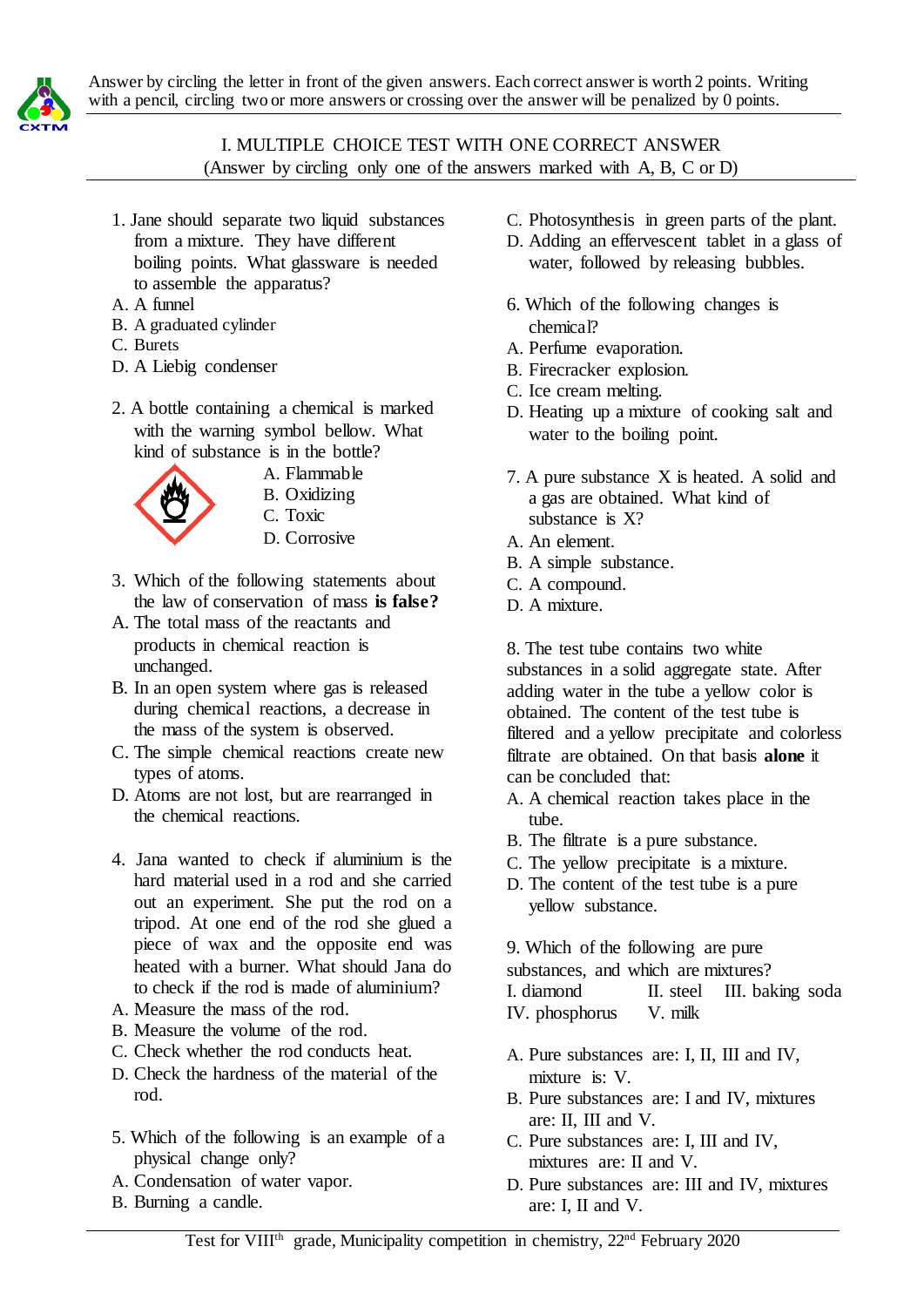

10. Which of the following are simple substances, and which are compounds?

I. sugar II. bluestone III. graphite IV. chlorine V. ozone

- A. Simple substances are: III, IV and V, compounds are: I and II.
- B. Simple substances are: I, III and IV, compounds are: II and V.
- C. Simple substances are: IV and V, compounds are: I, II and III.
- D. Simple substances aerie, compounds are: I, II, IV and V.

11. What procedure **CANNOT** be used to separate  $KNO<sub>3</sub>$  from aqueous solution?

- A. Evaporation of water.
- B. Crystallization and decantation.
- C. Filtering.
- D. Distillation.

12. A model of particles in a mixture under standard conditions is shown in the figure below. The mixture could be made up of:



- A. Iron and sulfur
- B. Helium and hydrogen
- C. Hydrogen and oxygen
- D. Phosphorus and hydrogen

13. Anna's task is to order the following oxides:  $Al_2O_3$ , CO, NO<sub>2</sub>, Cu<sub>2</sub>O and N<sub>2</sub>O<sub>5</sub> in sequence by increasing the valence of the element in the oxide. Help Anna!

A.  $Al_2O_3$ ,  $N_2O_5$ ,  $Cu_2O$ ,  $CO$  and  $NO_2$ B. Cu<sub>2</sub>O, CO, NO<sub>2</sub>, Al<sub>2</sub>O<sub>3</sub> and N<sub>2</sub>O<sub>5</sub> C. Cu<sub>2</sub>O, CO,  $Al_2O_3$ , NO<sub>2</sub> and N<sub>2</sub>O<sub>5</sub> D. Al2O3, CO, NO2, Cu2O and N2O<sup>5</sup>

14. Marko carefully added hydrochloric acid to an erlenmeyer in which he had previously placed a piece of magnesium strip. What textual equation describes the chemical reaction taking place in the erlenmeyer?

A. Magnesium + hydrochloric acid  $\rightarrow$ magnesium chloride + hydrogen

- B. Magnesium + hydrochloric acid  $\rightarrow$ magnesium chloride  $+$  oxygen
- C. Magnesium + hydrochloric acid  $\rightarrow$  $magnesium$  chlorite + hydrogen
- D. Magnesium + hydrochloric acid  $\rightarrow$ magnesium oxide  $+$  chlorine

15. Carbon, nitrogen and oxygen are nonmetals from the  $14<sup>th</sup>$ ,  $15<sup>th</sup>$  and  $16<sup>th</sup>$  group in the periodic table of elements, respectively. These three elements are arranged in the same period, one after the other. Based on this information, which of the following statements regarding the mass of the molecules is correct?

- A.  $CO<sub>2</sub> > O<sub>3</sub>$ B.  $CO > CO<sub>2</sub>$  $C. NO > CO$
- 

D.  $N_2 > O_2$ 

16. Which of the following oxide molecules has the least number of atoms?

- A. Nitrogen(V) oxide.
- B. Nitrogen(II) oxide.
- C. Nitrogen(I) oxide.
- D. Nitrogen(III) oxide.

17. Circle the **false** statement concerning the formula  $5Ca<sub>3</sub>(PO<sub>4</sub>)<sub>2</sub>$ :

- A. The compound calcium phosphate consists of the elements calcium, phosphorus and oxygen.
- B. The number 5 represent five formula units of  $Ca<sub>3</sub>(PO<sub>4</sub>)<sub>2</sub>$ .
- C. 5Ca3(PO4)2 contains 15 atoms of calcium.
- D. 5Ca3(PO4)<sup>2</sup> contains 8 atoms of oxygen.

18. Which of the following formulae / symbols correspond to simple substances i.e. compounds?

- I. H<sub>2</sub> II.  $CS<sub>2</sub>$ III.  $S_8$  IV. Ar
- A. Simple substance: IV; compounds: I, II and III.
- B. Simple substances: I and IV; compounds: II and III.
- C. Simple substances: II and III; compounds: I and IV.
- D. Simple substances: I, III and IV; compound:  $II$ .